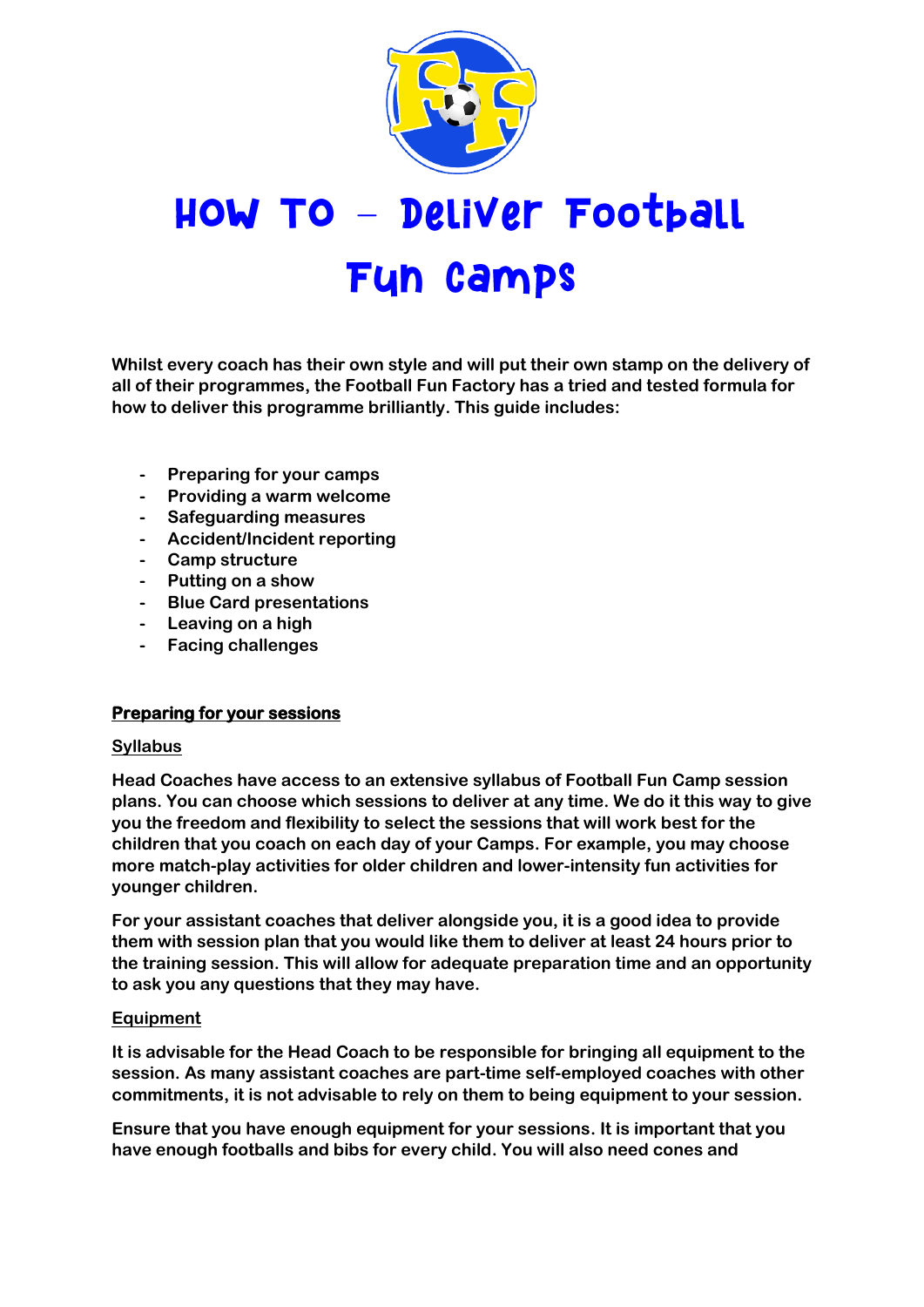**depending on the goals available at your venue, it may be useful to have some target goals too.**

**For your Football Fun Camps you will need all of your inflatables. With so much to remember for your Camps, please see below a checklist of what to remember:**

| <b>Inflatable Pitch</b>                | <b>Fan blower</b>                                                                                    |
|----------------------------------------|------------------------------------------------------------------------------------------------------|
| <b>Inflatable Goal</b>                 | <b>Fan blower</b>                                                                                    |
| <b>FootDarts Inflatable</b>            | Electric blower, Velcro balls, giant                                                                 |
|                                        | footballs                                                                                            |
| <b>Footballs</b>                       |                                                                                                      |
| <b>Bibs</b>                            |                                                                                                      |
| <b>Cones</b>                           |                                                                                                      |
| <b>Head Coach Folder</b>               | Registers, clip board, sign in sheet,<br>session plans, accident/incident report<br>form, Blue Cards |
| <b>First Aid Kit</b>                   |                                                                                                      |
| Extension leads (if required at venue) |                                                                                                      |

**There may be some items that you will require on an ad-hoc basis for particular session plans, such as balloons, target goals and bean bags.**

#### **Registers**

**You will need to have a printed register for each day of your Camp. The register should have any medical information you are given for your participants and an emergency number, just in case you need one.**

**Your register will be a good tool to get to know your participants' names and also make sure you can give any additional support required to children whose parents have indicated this on their registration or in conversations prior to the Camp.**

**You will need your sign in/out sheet on a clipboard, ready for parents to register their child into your Camp.**

#### **Arrival time**

**It is advisable to arrive by 8:00am latest, for a 09:00am Camp. Your aim should be to have everything set up by 08:30am. Please bare in mind that some venues will require extra set up time as you may need to transport your equipment to the sports hall if it not easily accessible. You should ask your Assistant Coaches to arrive by 08:15am.**

**Typically you will have some parents that arrive early and it is ideal to be set up and prepared in good time ahead of the first child arriving. You can then focus on providing a warm welcome instead of setting up for your session. Being set up to welcome children and parents also gives you an opportunity for face to face engagement with parents and enhanced 1-2-1 engagement with your participants.**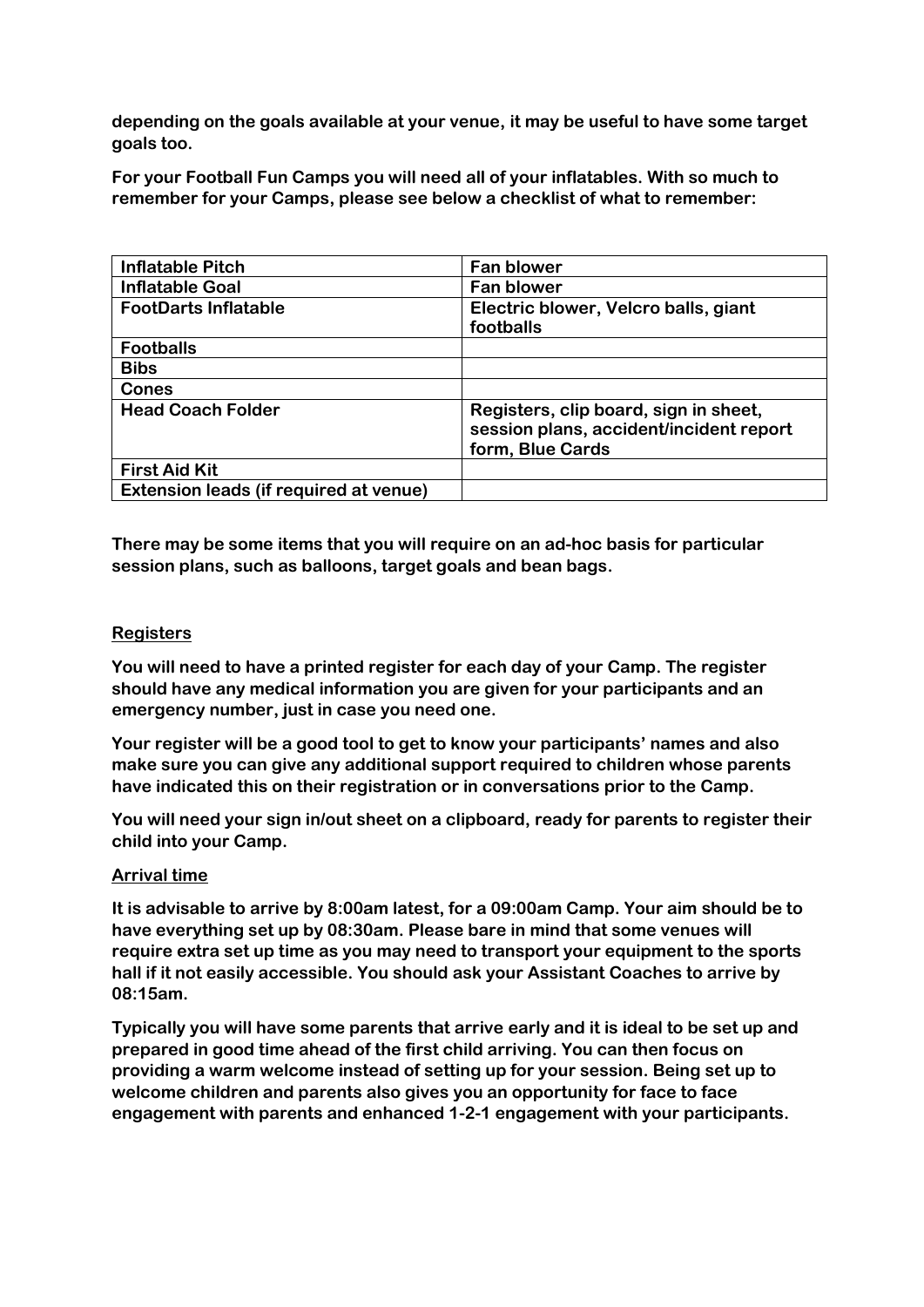# **Providing a Warm Welcome**

**Children and parents alike may be nervous when attending the FFF for the first time and whilst we try to calm any nerves with effective pre-course email communications, attending any new group or activity can be nerve-wracking, for young children in particular. We put in place a number of measures to provide a warm welcome to everyone attending our Football Fun Camps. Try to ensure each of the following measures are met consistently:**

**- Set up your registration desk near the entrance**

**Registration typically takes place inside your sports hall. Set up a registration table (if the venue has one) with your sign in/out sheet ready for parents to register their child's attendance for the day. Ensure that your desk is out of the way of the activities, to ensure a safe environment. The Head Coach should be stationed at the desk to welcome parents and children. An assistant coach can take the role of 'settling in' by showing each child where to put their belongings and getting them involved in the arrival activities.**

**- Welcome every child by name.**

**Take pride in knowing every child's name and even parents' names. If you don't know every child's name there are some brilliant subtle ways to find out, which are showcased in our delivery training.**

**- Have a consistent set up that children and parents become familiar with.**

**More detail is listed below in the 'session structure' section of this guide. Things such as a safe-zone for water bottles and arrival matches, offer children and parents consistency day to day and Camp to Camp. When children are attending for the first time you can take the opportunity to showcase the professionalism of the programme and structure involved. You can achieve this by introducing yourself and other coaches, showing a child where to put their belongings and explaining that each day they will take part in arrival matches. Taking the time to introduce a new participant to the programme and settle them in will impress parents and make the child feel comfortable.**

**- Speak to parents**

**An enthusiastic 'hello', or perhaps asking how somebody's day has been will go a long way. Part of your role as a Head Coach is to build relationships within your community. Your aim should be that the parents of the children you coach should feel comfortable to speak to you and ask any questions that they may have. Making yourself approachable will also encourage enquiries about birthday parties or your weekly training programmes.**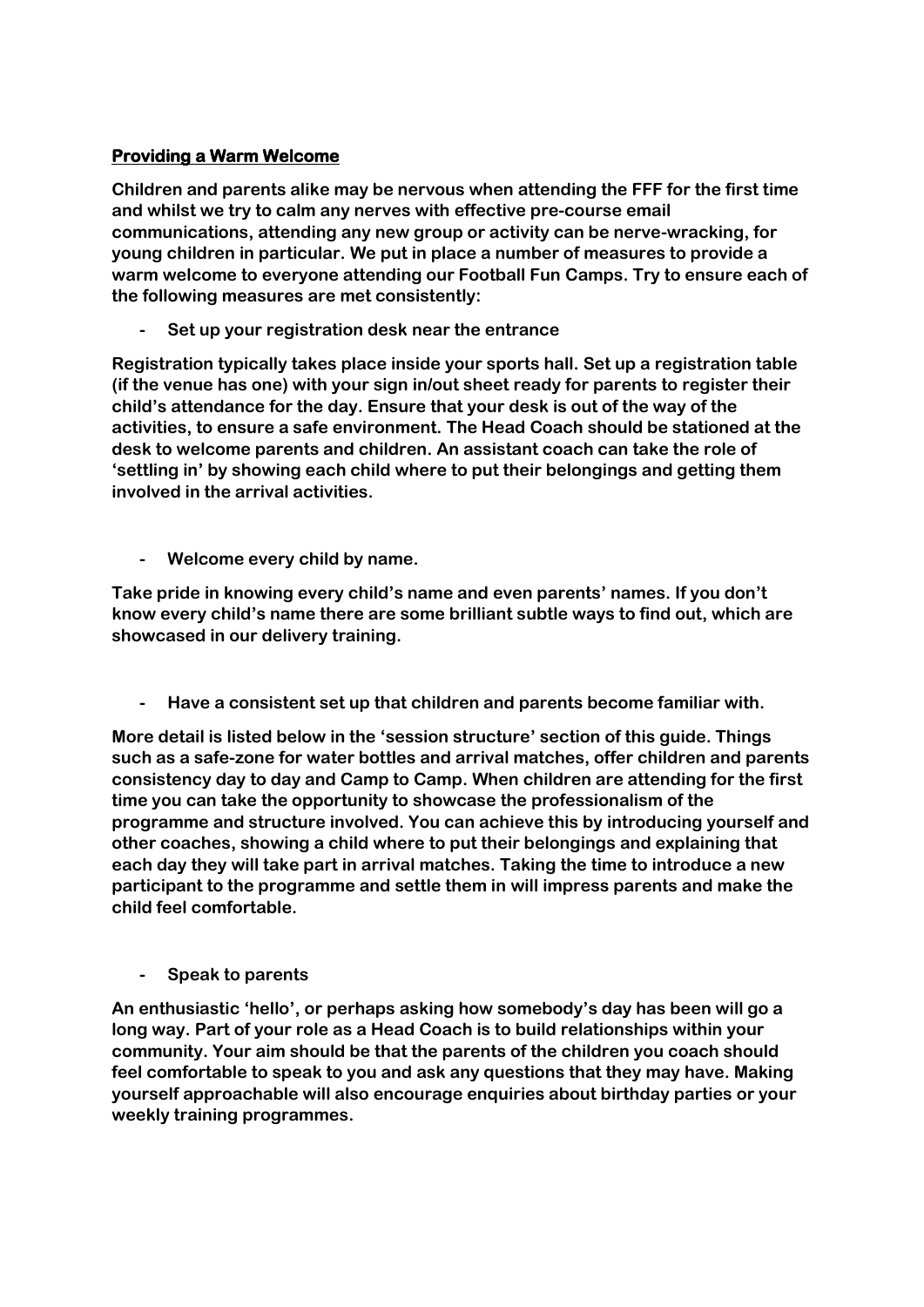**For your Football Fun Camps parents are much more likely to have questions. Common queries include confirming the finish time for the day and discussing and individual needs for a particular child.**

**Building relationships with parents and children will be a key long-term strategy in retaining your weekly training participants.**

#### **Safeguarding Measures**

**Safeguarding is a much greater consideration for your Football Fun Camps than for your other programmes, as the children are in your care for the full day. Please refer to the Football Fun Factory Safeguarding Policy for full guidance.**

**Having a printed register with all participants listed is key to your safeguarding procedures. As parents arrive with their child it is important to ensure that each child is on the register and that you have the correct contact details for them as well as any relevant medical information given at the time of booking.**

**There are a number of main areas of safeguarding risk during your sessions, as follows:**

**1. Children being signed into the Camp**

**Ensuring the proper sign in procedure is followed is very important for your Football Fun Camps. Children may be dropped of by one parent and picked up by another, or by a Grandparent or friend. It is also very important that each child is signed into and out of your care.** 

**2. A child needs to go to the toilet during your session**

**The procedure for this will depend on the facility you use and the proximity to the nearest toilet. The age of the child in question should also be taken into account when considering how best to deal with the request from a child.**

**Where possible, children should be escorted to the toilet by a coach. Failing this, children may be sent in pairs (depending on their age). Please refer to our Safeguarding Policy for further guidance.**

**3. Children eating and drinking safely at break and lunch times**

**At the start of each day you should remind the children of the rule that they should not share food and they should be reminded again at the start of each break or lunch period. During break and lunch times it is important that the children are sat down and that the full coaching team is in close proximity.**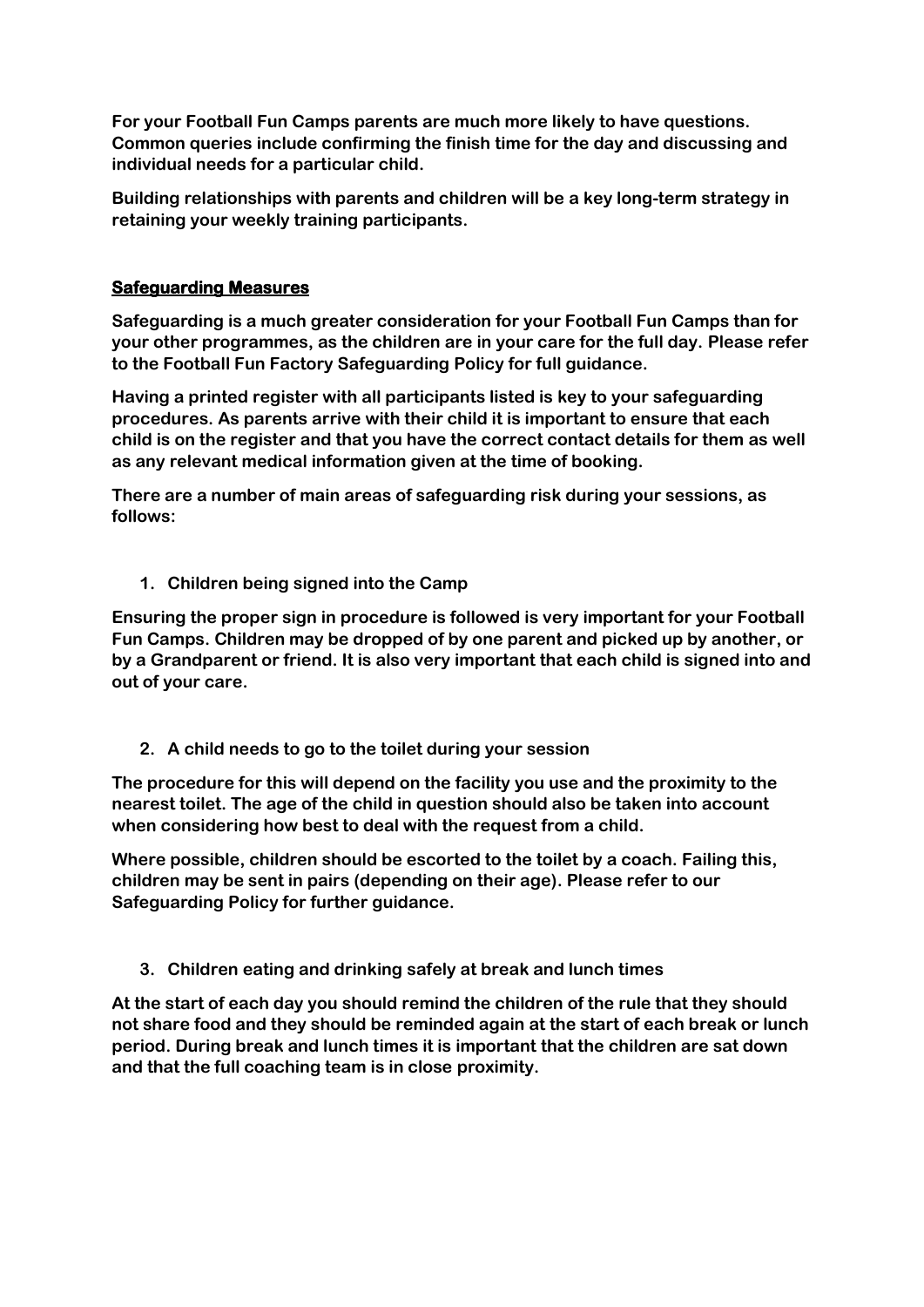**4. Children departing the session safely**

**Ensuring that children depart safely at the end of each session is very important. The procedure for this is for the Head Coach to facilitate collection at the AstroTurf gates or sports hall doors and ensure that every child is signed out by their parent or responsible adult. This procedure has the added benefit of ensuring a ' Grandstand Goodbye' and gives parents an opportunity for face to face engagement with the Head Coach.**

## **Accident/Incident Reporting**

**Serious injuries or injuries that have the potential to become serious or those that cause a visible wound/bruising should be recorded using your Accident/Incident Report Form. The form can also be used to log behavioural issues or incidents of bullying. To report an accident of incident:**

- **- Fill out the form by hand with full information**
- **- Take a clear picture of the report form**
- **- Email to the parent of the child or children affected**

**In the event of an injury it is important to ensure that your email doesn't lead to any panic and to start the email by reassuring the parent that their child is okay.**

**In the event of a serious injury that may require medical attention you should call the parent and if necessary for the any serious injuries, the emergency services.**

## **Camp Structure**

**See below a guide for your 09:00am – 3:30pm Camps:** 

- **- 08:45-09:30am - Arrival matches**
- **- 09:30-09:45am – Introduction & daily briefing**
- **- 09:45-10:45am – Whole group morning session (or two sessions if numbers are too high for one session)**
- **- 10:45-11:15am – Morning break**
- **- 11:15-11:30am – Social development – Get to know your coach and group**
- **- 11:30–12:00pm - Session 1**
- **- 12:00-12:30pm – Session 2**
- **- 12:30-1:00pm – Lunch break**
- **- 1:00-1:30pm – Post-lunch group activity**
- **- 1:30-2:15pm – Session 3**
- **- 2:15-2:30pm – Afternoon break**
- **- 2:30-3:15pm – End of day matches/tournament**
- **- 3:15-3:30pm – End of day Blue Card presentation**

**Whilst the above guide offers ideal timings, there are many factors that may affect the timings that you apply to your sessions. For example, the number of children attending your camp. You may have more or less groups of children and therefore**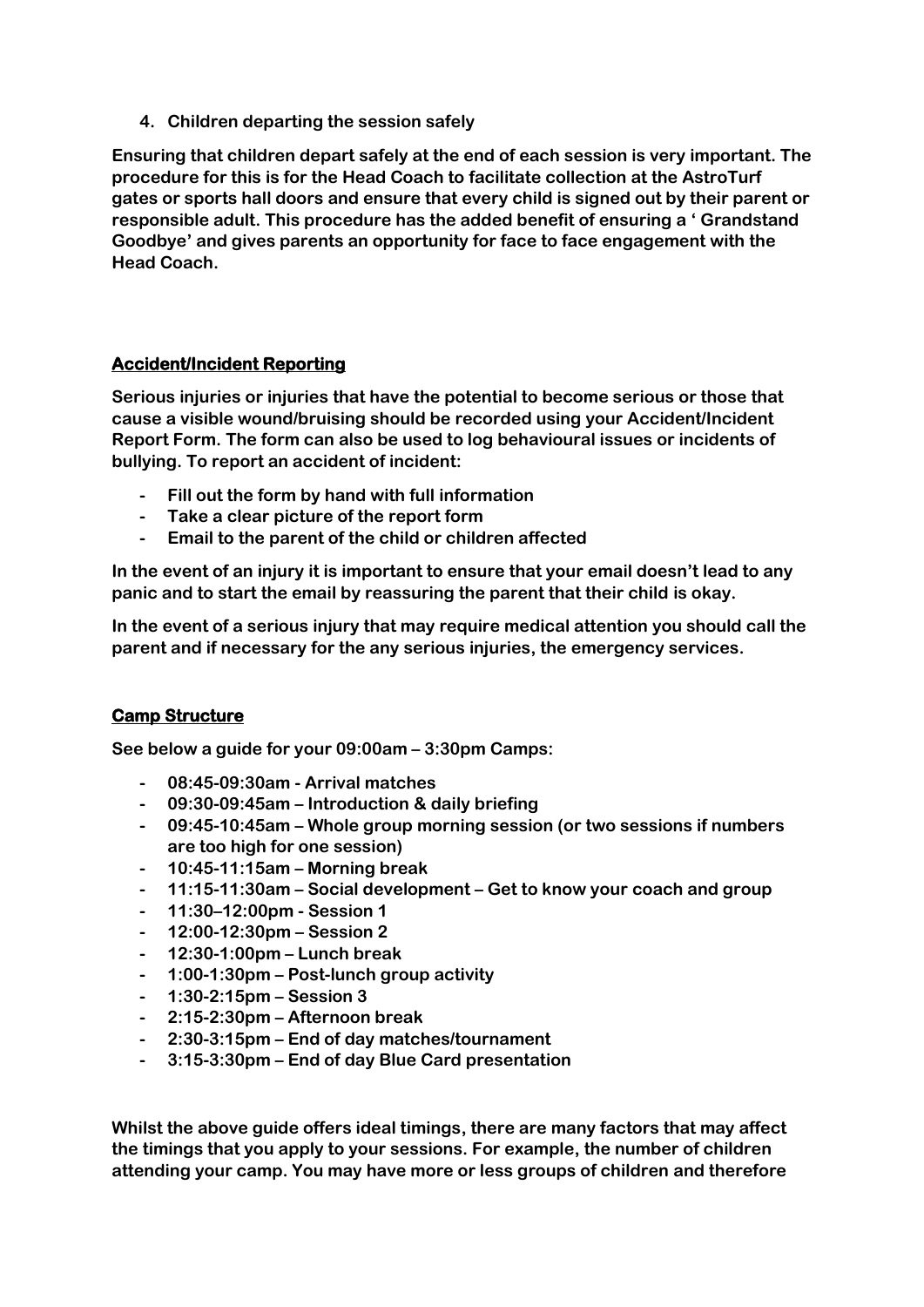**more or less rotations of activities. Each area in the above schedule is outlined in more detail below:**

#### **Arrival Matches**

**Playing matches at the start of the day is a fantastic way to welcome children to your Football Fun Camp. For children that are attending for the first time, a match environment is a fun and fast-paced introduction to the Camp that should help ease any nerves or trepidation about attending.**

**The key with the matches is to have multiple small-sided games set up that are age and ability appropriate and that they are facilitated and supervised well by the coaches, whilst ensuring that participants arriving are welcomed and settled in as the matches are in progress.**

#### **Introduction & Daily Briefing**

**The Head Coach should lead a briefing each day that outlines our Camp rules and welcomes children to the Camp. Your daily briefing should include:**

- **- Welcome and introduce coaching team**
- **- Explanation about the Football Fun Factory and what the day has in store**
- **- Informing the children where the toilets are the procedure if they need to go to the toilet**
- **- Advising the children about rules for break and lunch times, in particular not sharing food**
- **- Educating the children about the Blue Card award and what the coaches are looking for throughout the day**
- **- An opportunity for children to ask any questions that they may have**

**The aims for the daily briefing are to calm any nerves, build excitement for the children and ensure that safeguarding measures are met.**

#### **Whole Group Morning Session**

**The children will be excited to try out the FFF's fun and exciting inflatable experiences! To build the excitement and anticipation, only the inflatable pitch is used for the first sessions. There are some large group sessions detailed in the Football Fun Camp syllabus, that the Head Coach can lead inside the inflatable pitch.**

**Should you have more than 30 participants you may decide to split the group into two and deliver two separate sessions, one inside the pitch and one outside. The groups can then be rotated.**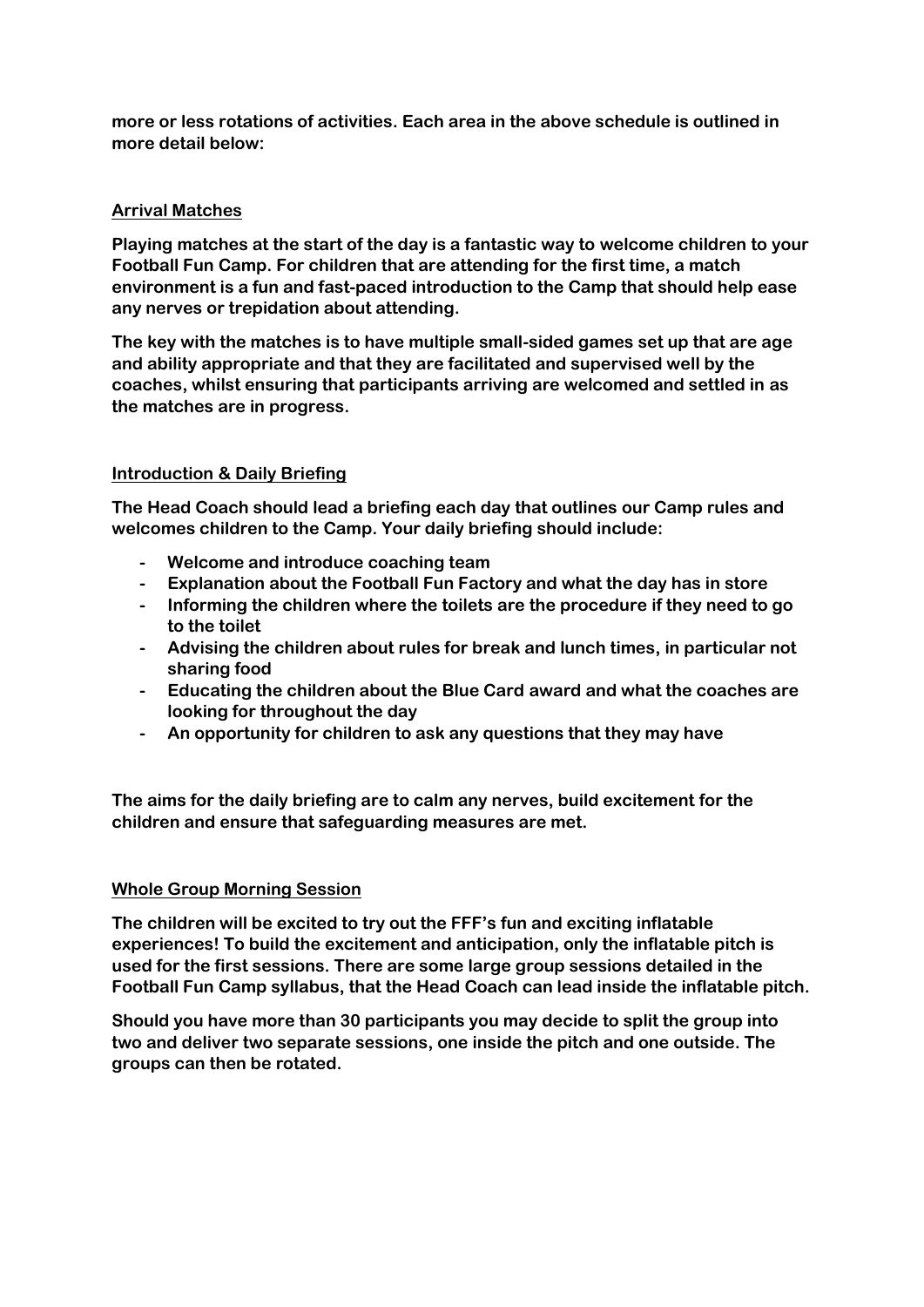#### **Break & Lunch Times**

**You will have already outlined to the children what you expect from them at break and lunch times in your morning briefing. Ahead of each break it is important to remind the children not to share food. It is advised to have a rule that children must stay within a set area in their break times and remain seated. As the children take part in a long period of physical activity at your Camps, break times should double as rest periods for the children.**

**If children become restless during break times you may wish to introduce some games led by yourself or the other coaches. These games should be played sitting down and should not include any physical activity.**

## **Social Development – Get to know your coach and group**

**Children can have incredible social experiences at your Football Fun Camps, make lots of new friends and develop relationships with the coaches that make them want to come back time and time again. One way to create a brilliant social environment is by allowing a period of time for the groups to get to know each other each day. The groups will vary day to day as different children attend certain days of the Camp. Each day is a new opportunity to build and develop relationships between children and with the coach.**

**Each coach should spend some time with their group with the aim of getting to know all of the children's names and to build relationships between all members of the group.**

## **Rotation of Sessions**

**It is important to ensure that the children get plenty of opportunity to participate in each activity and experience. There are two different rotation methods for you to choose from. You can either keep the same coach with a group for the whole day and rotate throughout the inflatables experiences or each coach can remain delivering the same session/experience for the various groups.**

**Keeping the coach with the same group for the full day is the best method for ensuring a positive social experience and supports the coaching team to manage behaviour throughout the day as they get to know their participants.**

## **Post-Lunch Group Activity**

**Children will often eat their lunch quite quickly and be eager to resume their activities. However, as the day is action-packed and lots of children attend multiple days, it is important to build in some down-time. Post-lunch activities should be nonactive and include quizzes, challenges and games.**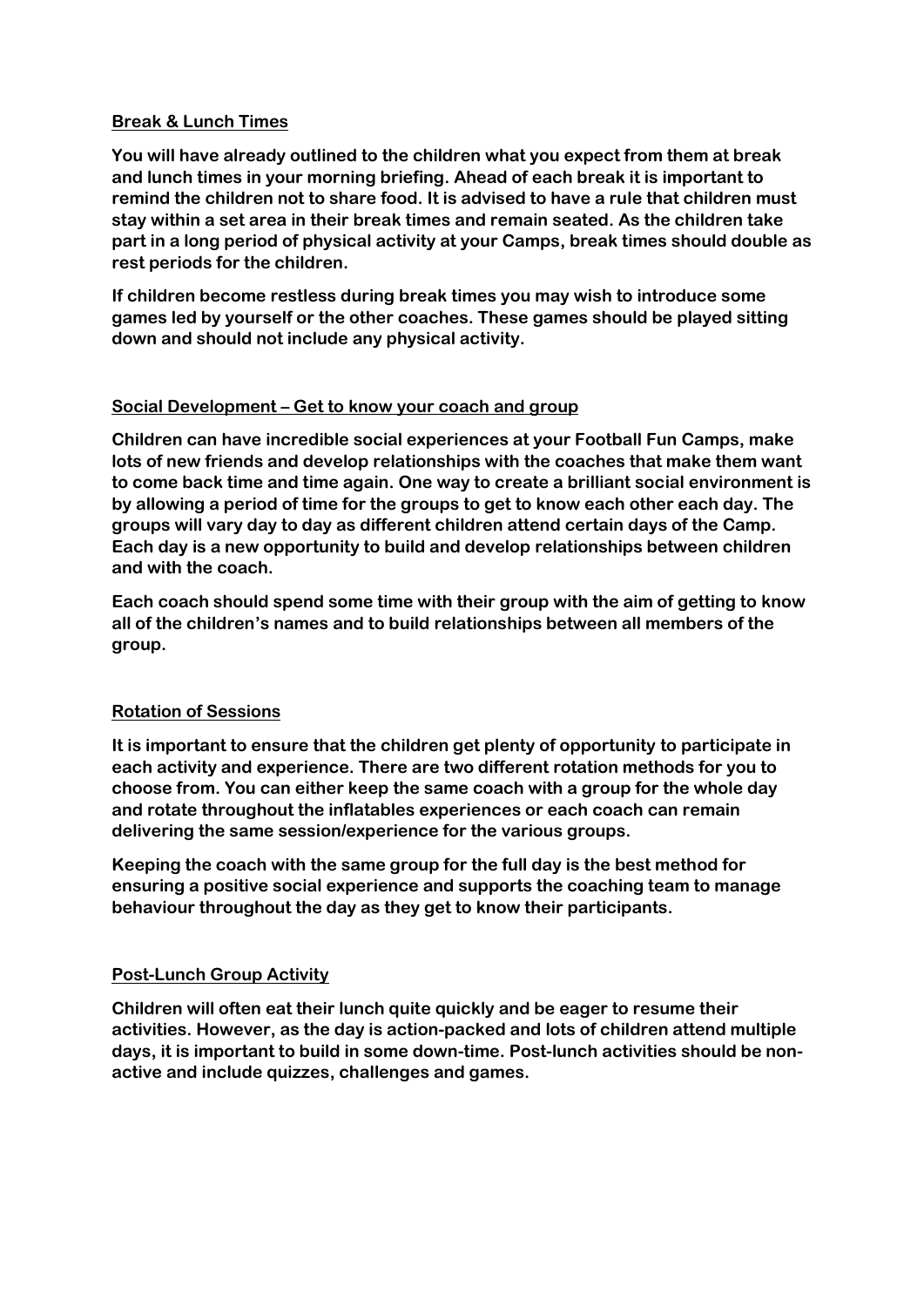#### **End of Day Matches/Tournament**

**Allowing for the right amount of match time is key. Too much match time can result in children getting tired, wanting to sit out and arguing with one another – just as parents arrive to collect their children! The aim should be to have a hall full of energetic, happy-smiling children as parents arrive. To support this, keep your matches short and rotate the pitches/teams if age banding allows.**

# **End of Day Blue Card Presentation**

**Presenting a Blue Card is a brilliant way to show case the values of the Football Fun Factory and that we place greater importance on developing children as young people, than developing footballers! It is an opportunity to impress parents and showcase yourself as an excellent communicator. We advise that you deliver your Blue Card presentation in the following way to ensure that you maximise the opportunity to showcase yourself and the brand:** 

## **Present the Blue Card in front of the parents**

**Call the children in close to where the parents are standing and ensure as much group control as possible. Often as the children are desperate to find out who has won the Blue Card they listen well. To maintain control we advise asking the children to sit in their safety circles.**

#### **Avoid disappointment**

**The Blue Card presentation should end the session on a high note. However, some children may be disappointed not to win the award. If not carefully managed the presentation can lead to children leaving the session disappointed. There are several ways to manage children's expectations which are covered in our training modules. One of the best ways is to ask a particular child to stand at the front facing the other children. This tells the children in advance of the announcement who the Blue Card winner is and allows them time to get over any disappointment in time to clap and cheer the child who wins the award.**

**Advising the children that ''everyone will win a Blue Card at some point, as long as everyone keeps trying their best and showcasing a brilliant attitude''.**

## **Encouraging Celebrating Others**

**A really good tactic to encourage the children to celebrate each other's success is by giving out a Blue Card based on their reaction to their peers winning the award. You can do this by saying something along the lines of ''Today I'm giving out 2 Blue Cards. The first goes to Billy who clapped and cheered yesterday when Ella won the award''. Doing this will encourage the children to applaud each other, creating a brilliantly positive end to your training session.**

## **Talk Passionately About Celebrating Great Attitudes**

**On each day of the Camp you have an opportunity to reinforce the ethos of the Blue Card reward system. You can do this by talking about how we don't give out yellow**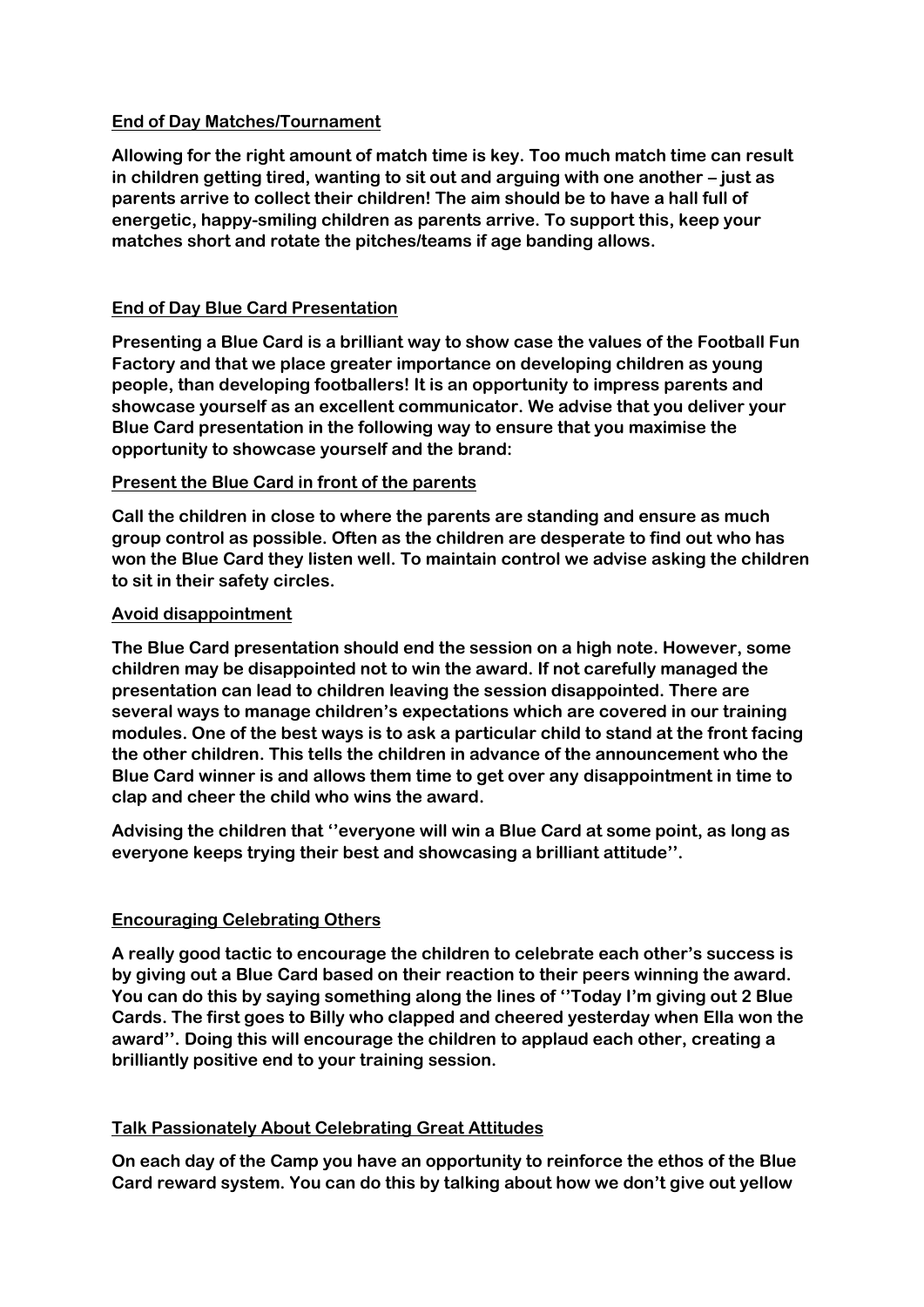**and red card for bad things, but instead present Blue Cards for good things and great attitudes. You can learn some fantastic 'Power Phrases' as part of your delivery training.**

#### **Set Up**

**As detailed above in the 'Preparing for your sessions' section of this guide, it is ideal to arrive by 08:00am and to be set up and ready before the first child arrives. However, your ability to do this will depend on accessing your facility in good time. Managing you relationship with the facility management will be the key to ensuring this. When setting up your session, it is advised to also ensure the following:**

**- Set up your safety circles.**

**Having a safety circle set out for every child to put their water bottles, jumpers etc will help avoid lost property, avoid trip-hazards and showcase your high levels of organisation. It will also teach children to take responsibility for their belongings.**

**- Have as much of the session set up as possible**

**During your Camp, any time that you spend moving cones or other equipment may disrupt your session and affect the timings outlined above. Spending time setting up throughout the day will also cause challenges with child management and your Coach:Child ratio is affected.**

**- Use goals instead of cones on your pitches**

**Each venue will be different in terms of the goals that are available for your smallsided matches. Having a goal to shoot into improves the match experience for the children and it is therefore advised to use target goals if your facility does not have enough goals for the required number of pitches.**

## **Putting on a Show**

**Your aim when delivering all programmes should be to put on a show for the watching parents. Your aim should be to impress parents with your coaching ability, the interaction that you have with their child individually, your passion and enthusiasm for the game and how much you love and care about your role as a FFF Head Coach. At your Football Fun Camps parents will not see much of the activity as they often drop off their child quickly at the start of the day and only return for the Blue Card presentation at the end. There may be a small number of parents that arrive early ahead of collection time, to watch their child play in the end of day matches.**

**There are a number of practical things you can do to put on a show:**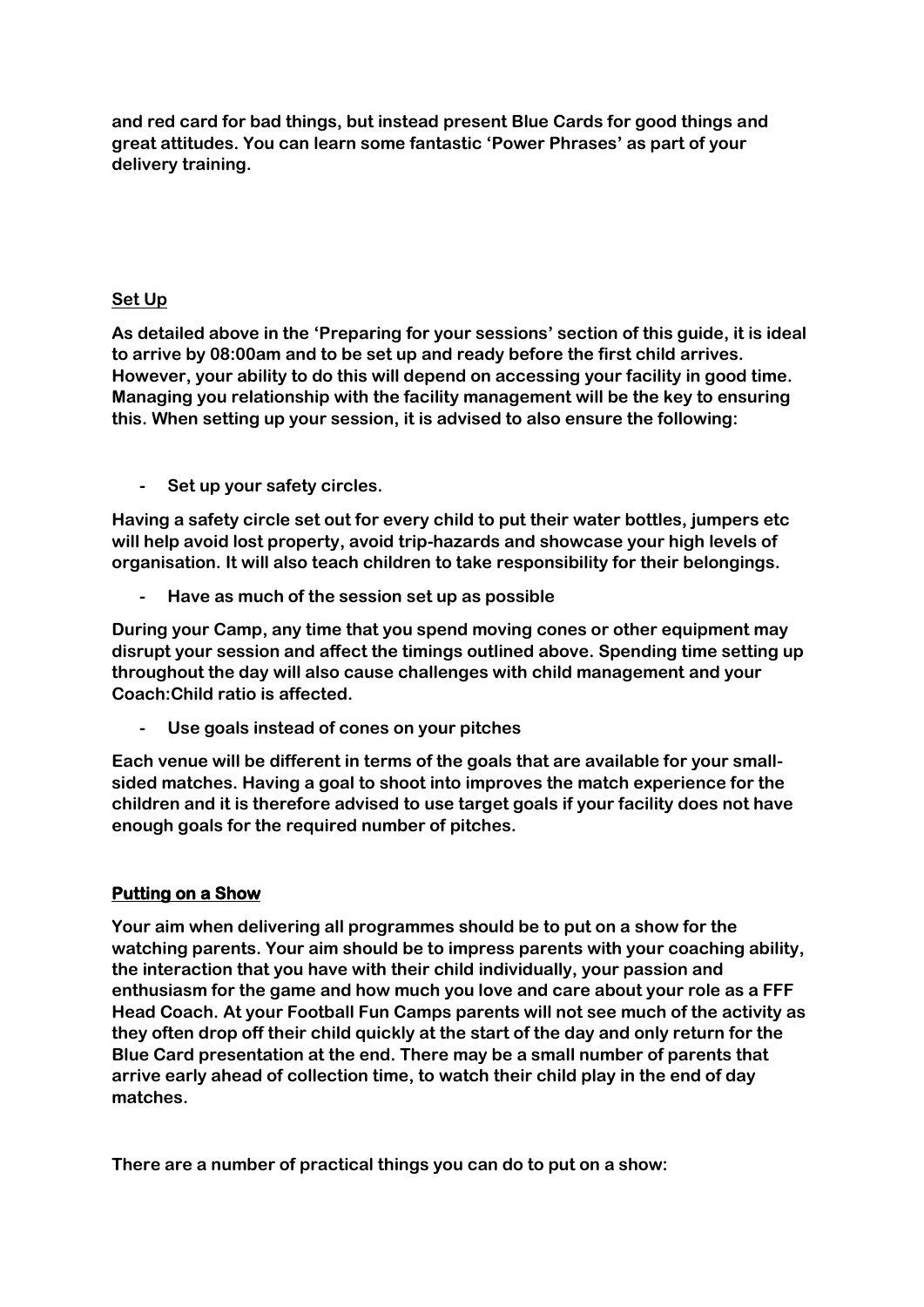## **Coach in front of the parents**

**Giving parents a front row view of your coaching sessions demonstrates your confidence in your own ability and allows you to showcase your talent. Parents love watching their child play with a big smile on their face and hearing the positive feedback that our coaches give to their child. At the Football Fun Factory we allow and actively encourage parents to watch the sessions from inside the AstroTurf or sitting on a bench in a sports hall close to the action, which in turn makes them feel part of the experience.** 

## **Speak to the children as a group**

**Calling the children in at the start and end of your sessions and periodically within your sessions showcases your group control and child management. It also builds your position as the leader of the programme.**

#### **Make sure you are heard**

**If there is something you are saying that would impress parents, then make sure you are heard! For example, if you take time on a hot day in the summer holidays to talk to the children about hydration, then ensure you strategically position yourself in front of the parents. If a particular child deserves individual praise or feedback, are you able to do this within earshot of the parent? This may be more challenging but these opportunities may arise, depending on the set up of your venue.**

## **Leaving on a High**

**Your aim should be that everyone leaves on a high. By standing at the gate/sports hall door you can ensure that you say goodbye to each child and parent, ensure they are signed out and depart safely. Offering some of the children individual feedback can really impress parents and send them and the child home happy. For example saying ''well done today George you were great today, see you tomorrow''.** 

## **Facing Challenges**

**However well you plan ahead there are some 'uncontrollables' that may give you challenges to the quality of your delivery. There may be things you can do to prepare for these challenges and some recommended actions to take if you are faced with each challenge. Each challenge has guidance listed below:**

#### **Inclement Weather**

**We cannot control the weather conditions and for young children in particular, cold or wet weather can affect their enjoyment of the sessions. For your Football Fun Camps inclement weather shouldn't be a problem as you should have use of an**